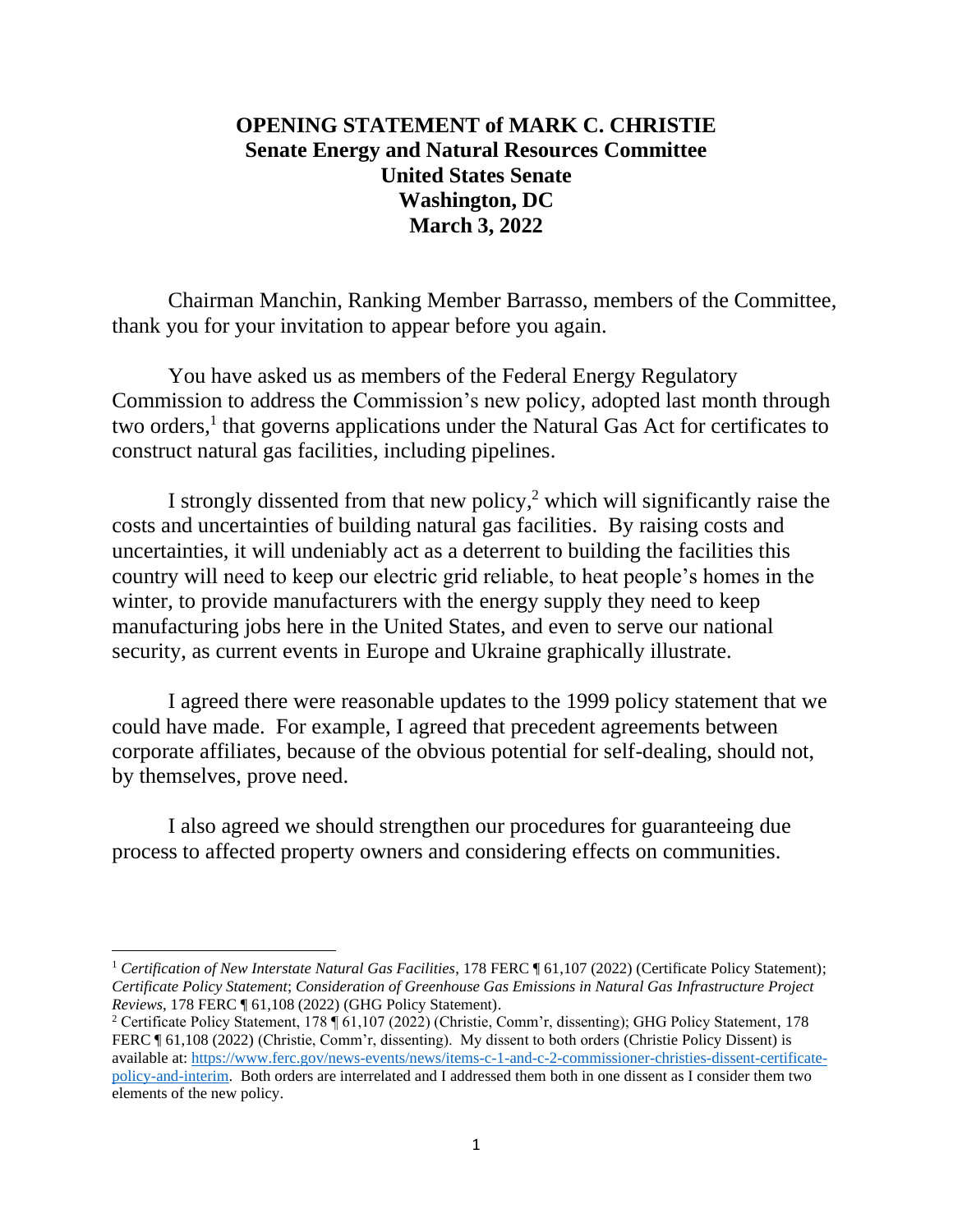Unfortunately, the new policy the majority imposed last month does not represent a reasonable update of the 1999 policy.

On the contrary, what the majority did was essentially assume it had the power to *rewrite* both the Natural Gas Act (NGA) and the National Environmental Policy Act (NEPA) under the rubric of addressing climate change. But that is a power that this Commission does *not* have; only you – the elected legislators in Congress – have that power and you have not delegated that power to us.

Importantly, while labeled "interim," the new Green House Gas (GHG) policy – confusing as it is – is *not* temporary. It applies right now, not only to future applications, but to all *pending* applications, and it will inflict material harm on many pending applications right now. Changing the rules in the middle of the game violates any serious principle of due process, regulatory certainty, and just basic fairness.

The Commission's new certificate policy did not happen in a vacuum. It is only the latest and most egregious example of a pattern over the past year during which actions have been taken that have caused delays and increased costs and uncertainties relative to pending certificate applications at the Commission.

To cite just one previous example, in January of this year, the majority imposed a new procedural rule in natural gas facility cases, one that allows unlimited late interventions by new parties, even after the Commission has already found a facility is needed to serve the public.<sup>3</sup> I dissented from that new rule and said the new rule was not a "legal standard, but a legal weapon" that would be used against every natural gas pipeline, greatly raising the costs and uncertainties of ever getting such needed facilities constructed.<sup>4</sup>

If the new rule allowing unlimited late interventions was a legal weapon, this new certificate policy is the *mother of all legal weapons*. There is no question that it will be wielded against every major natural gas project, future or pending, making the costs and uncertainties of even pursuing a project exponentially more daunting.

<sup>3</sup> *Adelphia Gateway, LLC*, 178 FERC ¶ 61,030, at P 10 (2022).

<sup>&</sup>lt;sup>4</sup> *Id.* (Christie, Comm'r, dissenting in part) (available at: <u>Item C-3: Commissioner Christie's Partial Concurrence</u> [and Partial Dissent in Adelphia Gateway Extension of Time | Federal Energy Regulatory Commission \(ferc.gov\).](https://www.ferc.gov/news-events/news/item-c-3-commissioner-christies-partial-concurrence-and-partial-dissent-adelphia)